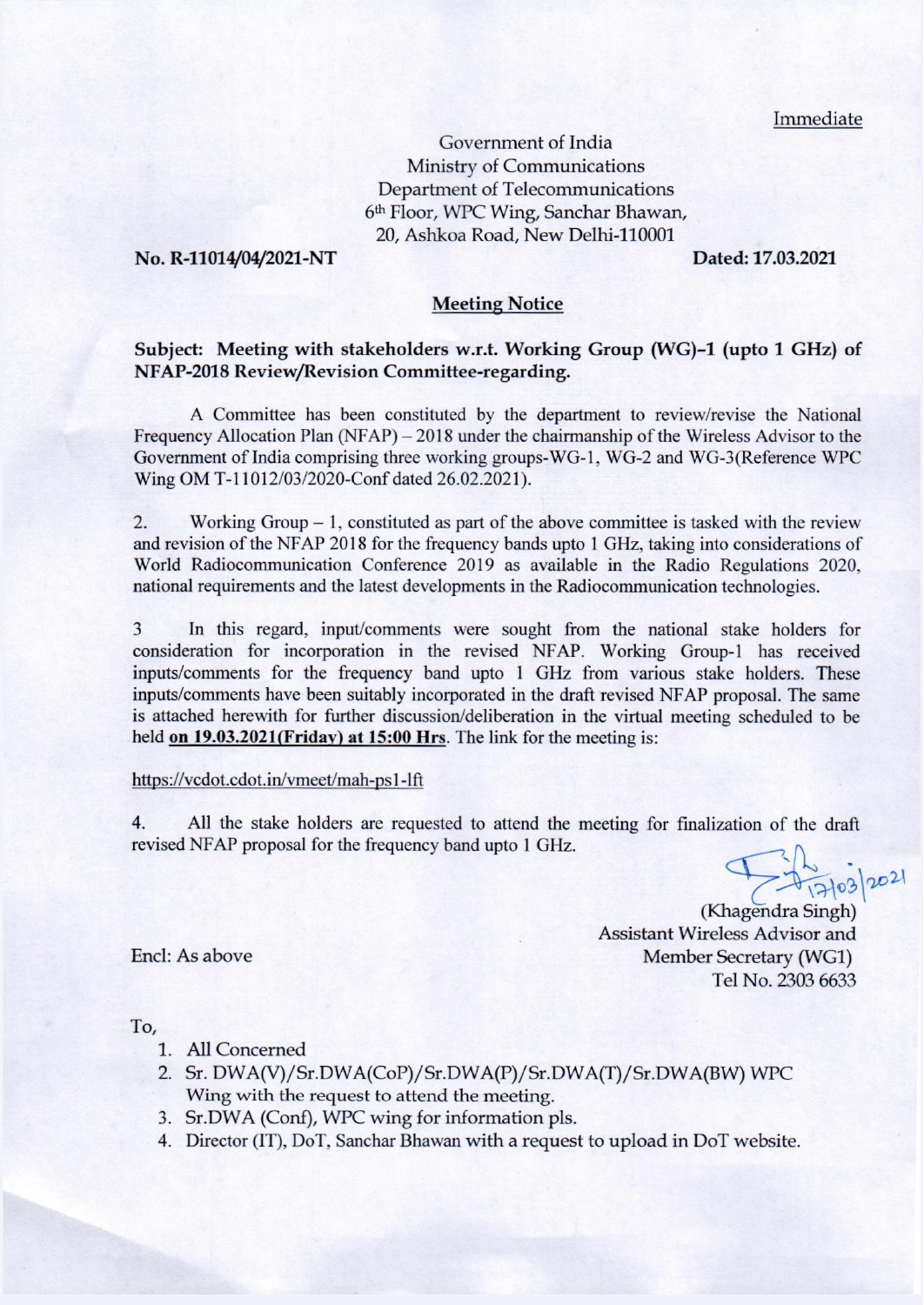### **Draft Proposal for NFAP-18 update**.

#### **Introduction**

Working Group received 10 no of contributions for updating NFAP-18. Contributions received are from COAI, Qualcom, Airtel, BIF, RJIL, Amateur(NAIR), TIFR, PMRTS Associations, DGCA, and Mr RB Sahajpal. The contributions are related to modification of IND footnote 13,16, 18, 25, 26, one contribution to make provision for drone device and one contribution was received for modification of NFAP-18 structure.

Contributions were discussed in virtual modeamong the working group members, and the modification in the IND footnote 13, 16, 18, 24, 25, 26 are brought forwarded in a Draft proposal developed by the working group.The working group has also consulted the various WPC sections internally before proposing the draft. Some bands are included for discussion among the stakeholders who are interested especially proposals in the Amateur bands and protection of usages in band for TIFR,

Draft proposals are given with relevant part of Frequency Allocation Table(FAT), corresponding footnote(s) below the FAT, followed by other proposals.

**Draft Proposal IND1 to 15**: No modification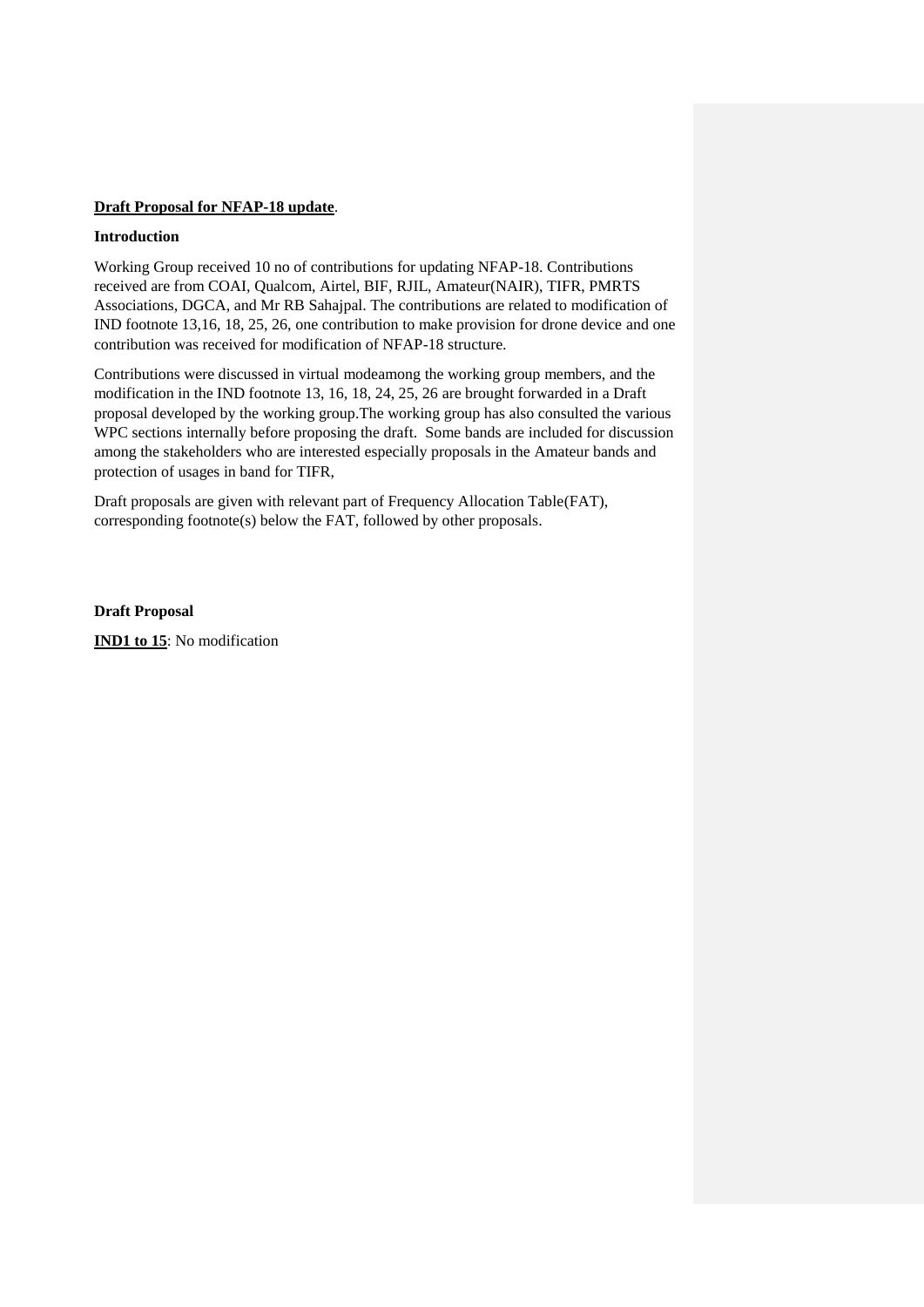|                                    |                               | 470-890 MHz                                      |                                  |  |  |
|------------------------------------|-------------------------------|--------------------------------------------------|----------------------------------|--|--|
|                                    |                               | <b>Allocation to Radiocommunication Services</b> |                                  |  |  |
| <b>Region 1</b><br><b>Region 2</b> |                               | <b>Region 3</b>                                  | India                            |  |  |
| 470-694                            | 470-512                       | 470-585                                          | 470-585                          |  |  |
| <b>BROADCASTING</b>                | <b>BROADCASTING</b>           | <b>FIXED</b>                                     | <b>FIXED</b>                     |  |  |
|                                    | Fixed                         | MOBILE 5.296A                                    | <b>MOBILE 5.296A IND 16</b>      |  |  |
|                                    | Mobile                        | <b>BROADCASTING</b><br><b>BROADCASTING</b>       |                                  |  |  |
|                                    |                               |                                                  | Space operation (space-to-Earth) |  |  |
|                                    | 5.292 5.293 5.295             |                                                  |                                  |  |  |
|                                    | 512-608                       | 5.291 5.298                                      | 5.298 <del>IND 24</del>          |  |  |
|                                    | <b>BROADCASTING</b>           | 585-610                                          | 585-608                          |  |  |
|                                    | 5.295 5.297                   | <b>FIXED</b>                                     | <b>FIXED</b>                     |  |  |
|                                    | 608-614                       | MOBILE 5.296A                                    | <b>MOBILE 5.296A IND 16</b>      |  |  |
|                                    | <b>RADIO ASTRONOMY</b>        | <b>BROADCASTING</b>                              | <b>BROADCASTING</b>              |  |  |
|                                    | Mobile-satellite except       | <b>RADIONAVIGATION</b>                           | <b>RADIONAVIGATION</b>           |  |  |
|                                    | aeronautical mobile-satellite |                                                  | 5.149 IND 25                     |  |  |
|                                    | (Earth-to-space)              |                                                  | 608-610                          |  |  |
|                                    |                               |                                                  | <b>FIXED</b>                     |  |  |
|                                    |                               |                                                  | <b>MOBILE 5.296A IND 16</b>      |  |  |
|                                    |                               |                                                  | <b>BROADCASTING</b>              |  |  |
|                                    |                               |                                                  | <b>RADIONAVIGATION</b>           |  |  |
|                                    |                               |                                                  | RADIO ASTRONOMY                  |  |  |
|                                    |                               | 5.149 5.305 5.306 5.307                          | 5.149 5.307<br><b>IND 25</b>     |  |  |
| 5.149 5.291A 5.294 5.296           |                               | 610-890                                          | 610-614                          |  |  |
| 5.300 5.304 5.306                  | 614-698                       | <b>FIXED</b>                                     | <b>FIXED</b>                     |  |  |
| 5.312                              | <b>BROADCASTING</b>           | MOBILE 5.296A 5.313A                             | MOBILE 5.296A 5.313A             |  |  |
|                                    | Fixed                         | 5.317A                                           | 5.317A IND 16                    |  |  |
|                                    | Mobile                        | <b>BROADCASTING</b>                              | <b>BROADCASTING</b>              |  |  |
|                                    |                               |                                                  | RADIO ASTRONOMY                  |  |  |
|                                    | 5.293 5.308 5.308A 5.309      |                                                  | 5.149 5.307 5.320 IND 25         |  |  |
|                                    |                               | 5.149 5.305 5.306 5.307                          |                                  |  |  |
|                                    |                               | 5.320                                            |                                  |  |  |

**Formatted:** Indent: Left: 0 cm, Space After: 0 pt, Add space between paragraphs of the same style, Line spacing: single

**Formatted:** Indent: Left: 0 cm, Space After: 0 pt, Add space between paragraphs of the same style, Line spacing: single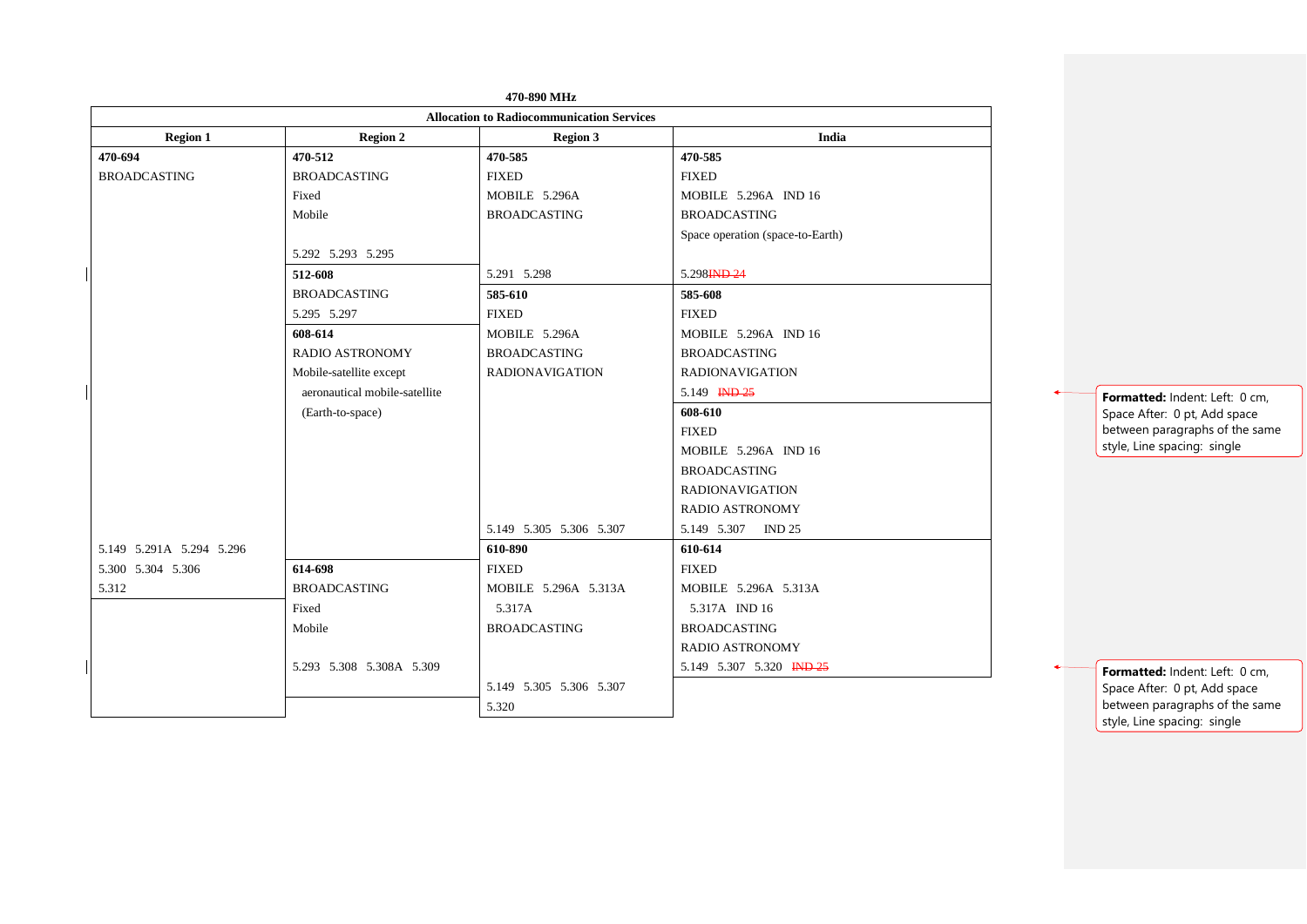|                            |                                             | 694-942 MHz                                      |                             |  |
|----------------------------|---------------------------------------------|--------------------------------------------------|-----------------------------|--|
|                            |                                             | <b>Allocation to Radiocommunication Services</b> |                             |  |
| <b>Region 1</b>            | <b>Region 3</b><br><b>Region 2</b><br>India |                                                  |                             |  |
| 694-790                    |                                             |                                                  |                             |  |
| MOBILE except aeronautical |                                             |                                                  |                             |  |
| mobile 5.312A 5.317A       |                                             |                                                  |                             |  |
| <b>BROADCASTING</b>        |                                             |                                                  |                             |  |
|                            |                                             |                                                  |                             |  |
|                            |                                             |                                                  | 614-890                     |  |
| 5.300 5.312                | 698-806                                     |                                                  | <b>FIXED</b>                |  |
| 790-862                    | MOBILE 5.317A                               |                                                  | MOBILE 5.296A 5.313A        |  |
| <b>FIXED</b>               | <b>BROADCASTING</b>                         |                                                  | 5.317A IND 16 IND 18        |  |
| MOBILE except aeronautical | Fixed                                       |                                                  | <b>BROADCASTING</b>         |  |
| mobile 5.316B 5.317A       | 5.293 5.309                                 |                                                  |                             |  |
| <b>BROADCASTING</b>        | 806-890                                     |                                                  |                             |  |
| 5.312 5.319                | <b>FIXED</b>                                |                                                  |                             |  |
| 862-890                    | MOBILE 5.317A                               |                                                  |                             |  |
| <b>FIXED</b>               | <b>BROADCASTING</b>                         |                                                  |                             |  |
| MOBILE except aeronautical |                                             |                                                  |                             |  |
| Mobile 5.317A              |                                             |                                                  |                             |  |
| BROADCASTING 5.322         |                                             |                                                  |                             |  |
| 5.319 5.323                | 5.317 5.318                                 |                                                  | 5.149 5.320 IND 25          |  |
| 890-942                    | 890-902                                     | 890-942                                          | 890-942                     |  |
| <b>FIXED</b>               | <b>FIXED</b>                                | <b>FIXED</b>                                     | <b>FIXED</b>                |  |
| MOBILE except aeronautical | MOBILE except aeronautical                  | MOBILE 5.317A                                    | MOBILE 5.317A IND 16 IND 26 |  |
| mobile 5.317A              | Mobile 5.317A                               | <b>BROADCASTING</b>                              | <b>BROADCASTING</b>         |  |
| BROADCASTING 5.322         | Radiolocation                               | Radiolocation                                    | Radiolocation               |  |
| Radiolocation              | 5.318 5.325                                 |                                                  |                             |  |
|                            |                                             |                                                  |                             |  |
|                            |                                             |                                                  |                             |  |
|                            |                                             |                                                  |                             |  |
| 5.323                      |                                             | 5.327                                            |                             |  |

**Formatted:** Indent: Left: 0 cm, Space After: 0 pt, Add space between paragraphs of the same style, Line spacing: single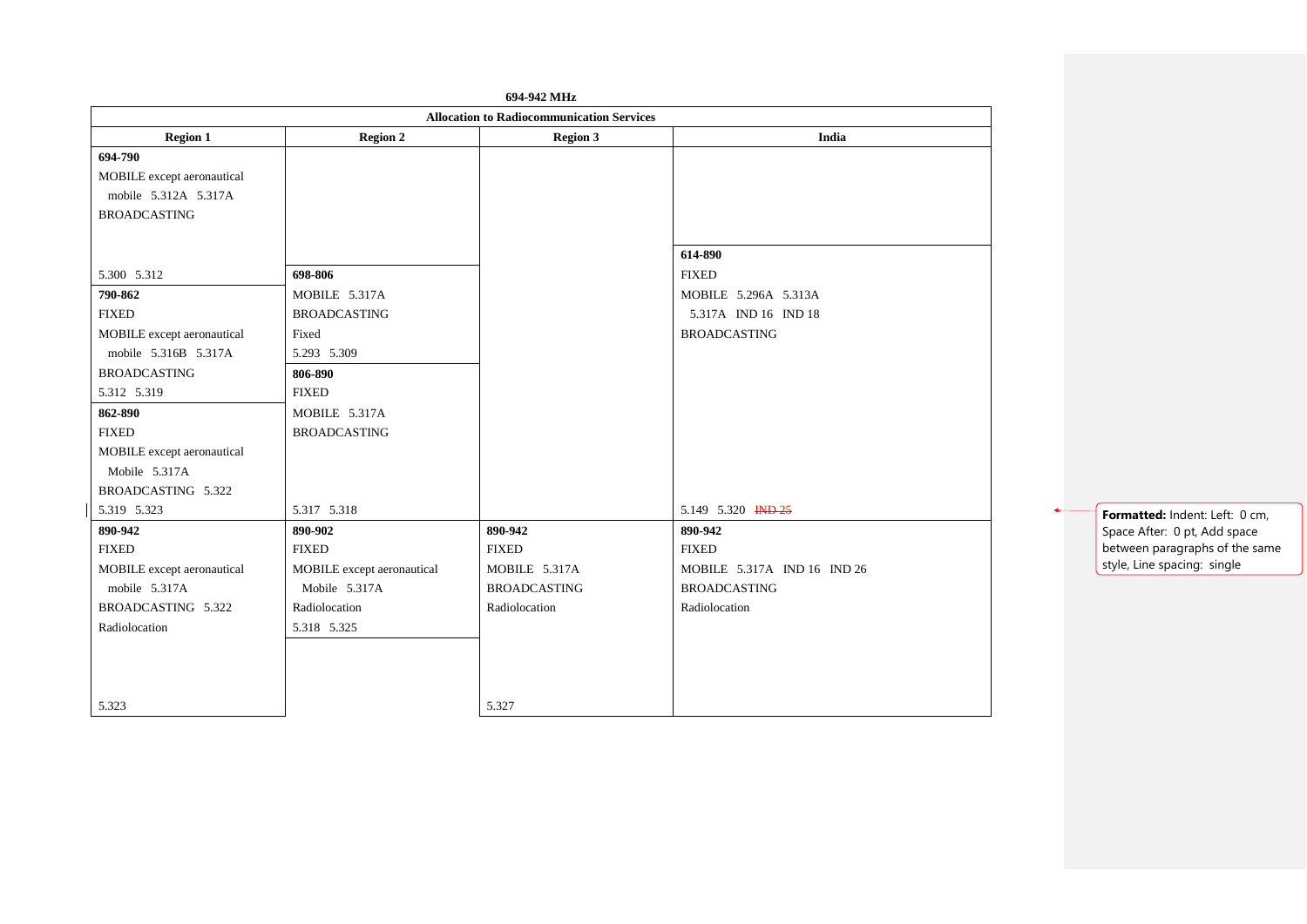| Sl.              | Band as mentioned in RR                            | <b>Relevant RR Footnotes</b> |  |  |
|------------------|----------------------------------------------------|------------------------------|--|--|
| No.              |                                                    |                              |  |  |
| $\mathbf{1}$     | 450-455 MHz                                        | 5.286AA                      |  |  |
| $\overline{2}$   | 455-456 MHz                                        |                              |  |  |
| $\mathfrak{Z}$   | 456-459 MHz                                        |                              |  |  |
| $\overline{4}$   | 459-460 MHz                                        |                              |  |  |
| 5                | 460-470 MHz                                        |                              |  |  |
| 6                | 470-585 MHz                                        | 5.296A                       |  |  |
| $\boldsymbol{7}$ | $585-610$ MHz <sup>[Proposal to delete star]</sup> |                              |  |  |
| $8\,$            | 610-890 MHz                                        | 5.313A, 5.317A               |  |  |
| 9                | 890-942 MHz                                        |                              |  |  |
| 10               | 942-960 MHz                                        |                              |  |  |
| 11               | 1427-1429 MHz                                      | 5.341C, 5.346A               |  |  |
| 12               | 1429-1452 MHz                                      |                              |  |  |
| 13               | 1452-1492 MHz                                      |                              |  |  |
| 14               | 1492-1518 MHz                                      |                              |  |  |
| 15               | 1710-1930 MHz                                      | 5.384A, 5.388                |  |  |
| 16               | 1930-1970 MHz                                      |                              |  |  |
| 17               | 1970-1980 MHz                                      |                              |  |  |
| 18               | 1980-2010 MHz                                      |                              |  |  |
| 19               | 2010-2025 MHz                                      |                              |  |  |
| $20\,$           | 2025-2110 MHz                                      | 5.388                        |  |  |
| 21               | 2110-2120 MHz                                      |                              |  |  |
| 22               | 2120-2160 MHz                                      |                              |  |  |
| 23               | 2160-2170 MHz                                      |                              |  |  |
| 24               | 2170-2200 MHz                                      |                              |  |  |
| 25               | 2300-2450 MHz                                      | 5.384A                       |  |  |
| 26               | 2500-2520 MHz<br>5.384A                            |                              |  |  |
| 27               | 2520-2535 MHz                                      |                              |  |  |
| 28               | 2535-2655 MHz                                      |                              |  |  |
| 29               | 2655-2670 MHz                                      |                              |  |  |
| 30               | 2670-2690 MHz                                      |                              |  |  |
| 31               | 3300-3400 MHz                                      | 5.429F                       |  |  |
| 32               | 3400-3500 MHz                                      |                              |  |  |
| 33               | 3500-3600                                          | 5.432A, 5.432B, 5.433A       |  |  |

**IND16** The following frequency bands, or parts thereof have been identified for implementation of International Mobile Telecommunications **(IMT)**:

\* Part of the band 470-698 MHz would be made available for IMT once the current and future usage of the band 470-698 MHz by the broadcasting service is finalized.

#### [Proposal]

[\* The block 520-585 MHz of 470-585 MHz bandmay be considered for IMT in coordination with other existing services]

**Formatted:** Highlight

**IND 17 :** No modification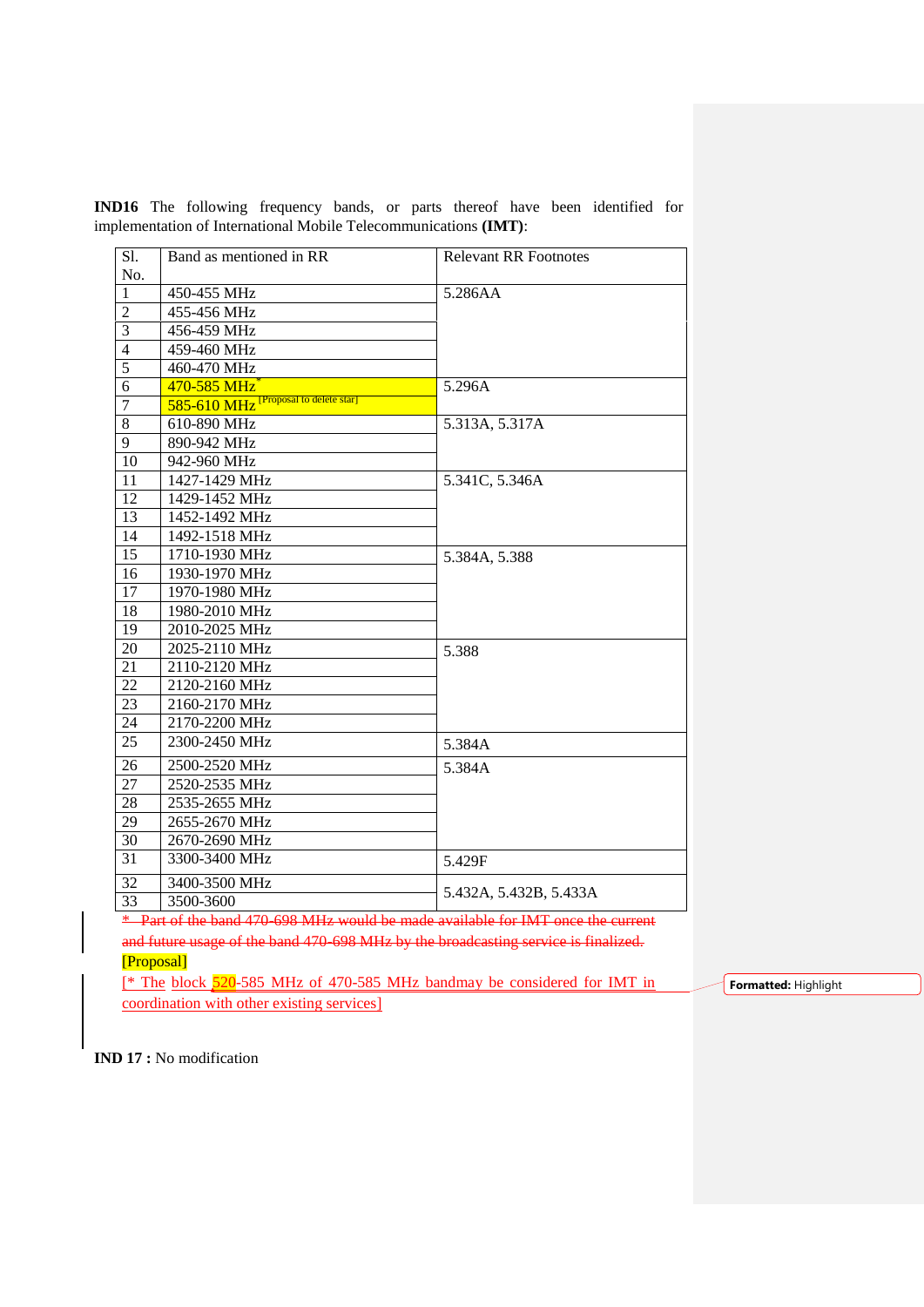|                            |                            | 694-942 MHz                                      |                               |                                    |
|----------------------------|----------------------------|--------------------------------------------------|-------------------------------|------------------------------------|
|                            |                            | <b>Allocation to Radiocommunication Services</b> |                               |                                    |
| <b>Region 1</b>            | <b>Region 2</b>            | <b>Region 3</b>                                  | India                         |                                    |
| 694-790                    |                            |                                                  |                               |                                    |
| MOBILE except aeronautical |                            |                                                  |                               |                                    |
| mobile 5.312A 5.317A       |                            |                                                  |                               |                                    |
| <b>BROADCASTING</b>        |                            |                                                  |                               |                                    |
|                            |                            |                                                  |                               |                                    |
|                            |                            |                                                  | 614-890                       |                                    |
| 5.300 5.312                | 698-806                    |                                                  | <b>FIXED</b>                  |                                    |
| 790-862                    | MOBILE 5.317A              |                                                  | MOBILE 5.296A 5.313A          |                                    |
| <b>FIXED</b>               | <b>BROADCASTING</b>        |                                                  | 5.317A IND 16 IND 18          |                                    |
| MOBILE except aeronautical | Fixed                      |                                                  | <b>BROADCASTING</b>           |                                    |
| mobile 5.316B 5.317A       | 5.293 5.309                |                                                  |                               |                                    |
| <b>BROADCASTING</b>        | 806-890                    |                                                  |                               |                                    |
| 5.312 5.319                | <b>FIXED</b>               |                                                  |                               |                                    |
| 862-890                    | MOBILE 5.317A              |                                                  |                               |                                    |
| <b>FIXED</b>               | <b>BROADCASTING</b>        |                                                  |                               |                                    |
| MOBILE except aeronautical |                            |                                                  |                               |                                    |
| Mobile 5.317A              |                            |                                                  |                               |                                    |
| BROADCASTING 5.322         |                            |                                                  |                               |                                    |
| 5.319 5.323                | 5.317 5.318                |                                                  | 5.149 5.320 <del>IND 25</del> | Formatted: Space After: 0 pt, Line |
| 890-942                    | 890-902                    | 890-942                                          | 890-942                       | spacing: single                    |
| <b>FIXED</b>               | <b>FIXED</b>               | <b>FIXED</b>                                     | <b>FIXED</b>                  |                                    |
| MOBILE except aeronautical | MOBILE except aeronautical | MOBILE 5.317A                                    | MOBILE 5.317A IND 16 IND 26   |                                    |
| mobile 5.317A              | Mobile 5.317A              | <b>BROADCASTING</b>                              | <b>BROADCASTING</b>           |                                    |
| BROADCASTING 5.322         | Radiolocation              | Radiolocation                                    | Radiolocation                 |                                    |
| Radiolocation              | 5.318 5.325                |                                                  |                               |                                    |
|                            |                            |                                                  |                               |                                    |
|                            |                            |                                                  |                               |                                    |
|                            |                            |                                                  |                               |                                    |
| 5.323                      |                            | 5.327                                            |                               |                                    |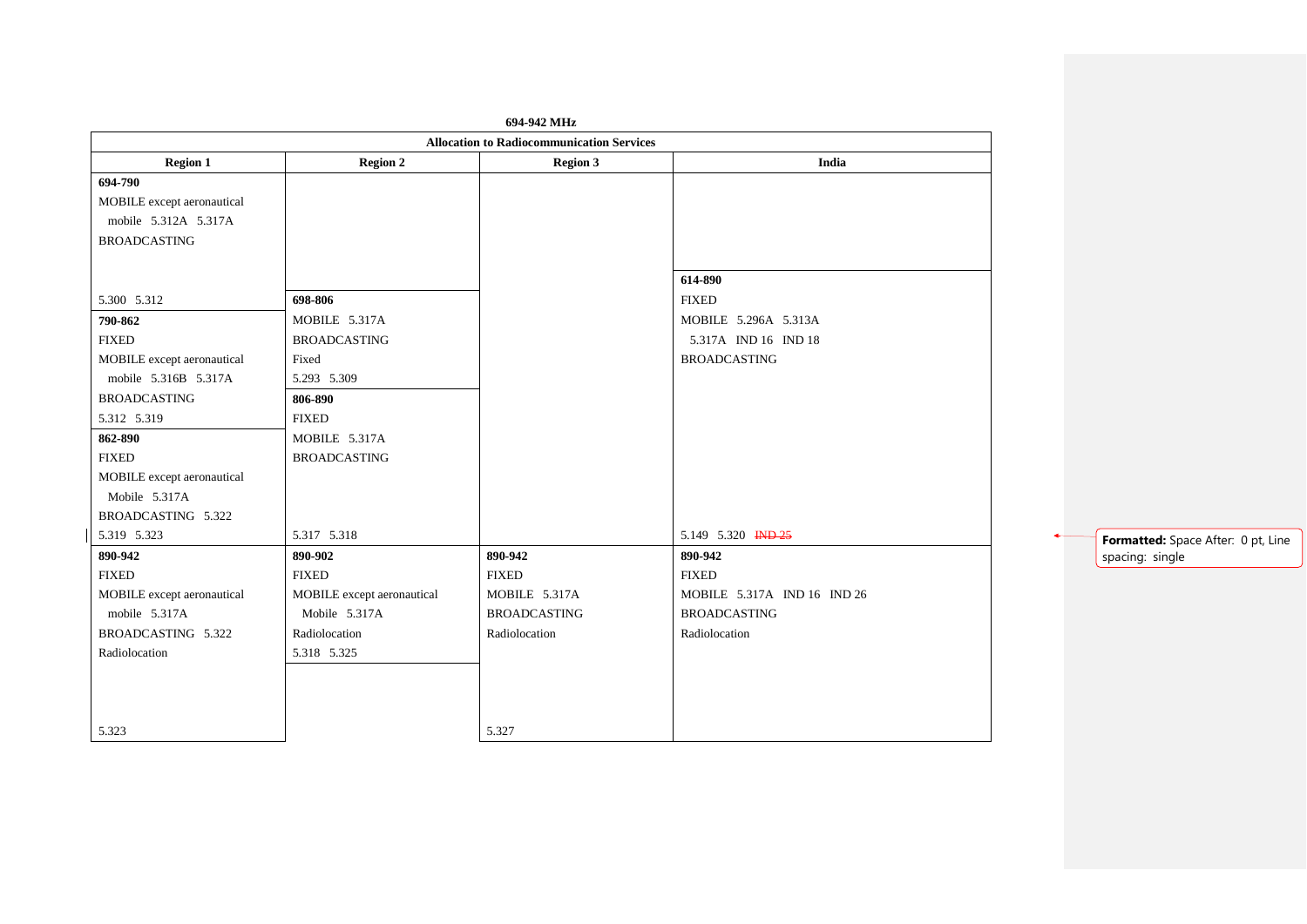## **IND18:**

**[IND 18** In Region 3, the frequency ranges 406.1-430 MHz, 440-470 MHz, and 4 940-4 990 MHz are harmonized for Public Protection and Disaster Relief (PPDR) applications.  $\overline{I}$ Region 1, the frequency range 380-470 MHz is harmonized for PPDR applications. Additionally, parts of the frequency range 694806-894 MHz may also be considered for PPDR applications. See **Resolution 646 (Rev. WRC-1519).]**

The band 450-470 MHz is identified for use by administrations wishing to implement International Mobile Telecommunications (IMT) (see No. 5.286AA). The band 406.1-410 MHz is also allocated to radio astronomy service.

Trunked radio systems are operational in the frequency ranges 336-340 MHz paired with 346-350 MHz, 351-358 MHz paired with 361-368 MHz, 380-389.9 MHz paired with 390- 399.9 MHz, 410-420 MHz paired with 420-430 MHz, and 806-819 MHz paired with 851-864 MHz. The preferred use of these frequency ranges is as under.

| Sl. No.        | Frequency | Paired    | Proposed Applications/ paired frequency   |                  |  |
|----------------|-----------|-----------|-------------------------------------------|------------------|--|
|                | (MHz)     | Frequency | (MHz)                                     |                  |  |
|                |           | (MHz)     |                                           |                  |  |
| 1              | 336-338   | 346-348   | <b>PMRT</b>                               |                  |  |
| $\overline{2}$ | 338-340   | 348-350   | <b>PMRT</b>                               |                  |  |
| $\overline{3}$ | 351-356   | 361-366   | <b>CMRT</b>                               |                  |  |
| 4              | 356-358   | 366-368   | <b>CMRT</b>                               |                  |  |
| 5              | 380-389.9 | 390-399.9 | 380-387.5                                 | 390-397.5 (PPDR) |  |
|                |           |           | (PPDR)                                    |                  |  |
|                |           |           | 387.5-390                                 | 397.5-400 (CMRT) |  |
|                |           |           | (CMRT)                                    |                  |  |
| 6              | 410-420   | 420-430   | 410-417.5                                 | 420-427.5 (PPDR) |  |
|                |           |           | (PPDR)                                    |                  |  |
|                |           |           | 417.5-420                                 | 427.5-430 (CMRT) |  |
|                |           |           | (CMRT)                                    |                  |  |
| $\tau$         | 440-470   |           | Part of 440-470 MHz may be considered for |                  |  |
|                |           |           | PPDR.                                     |                  |  |
| 8              | 806-811   | 851-856   | <b>PPDR</b>                               |                  |  |
| 9              | 811-814   | 856-859   | PMRT- CMRT/PMRT*                          |                  |  |
| 10             | 814-819   | 859-864   | <b>PMRT</b>                               |                  |  |
| 11             | 819-824   | 864-869   | <b>PMRTCMRT</b>                           |                  |  |
| 12             | 4940-4990 |           | <b>PPDR</b>                               |                  |  |

**Formatted:** Space After: 0 pt, Line spacing: single

\*To be considered for digital technology

*Abbreviations*

*PMRT*: Public Mobile Radio Trunking

*CMRT*: Captive Mobile Radio Trunking

*PPDR*: Public Protection and Disaster Relief

Existing radio trunking systems, not in conformity with the above table, will continue to operate until the end of their lifetime. New systems or expansion of existing systems are encouraged to conform to the above table.

**Formatted:** Space After: 0 pt, Line spacing: single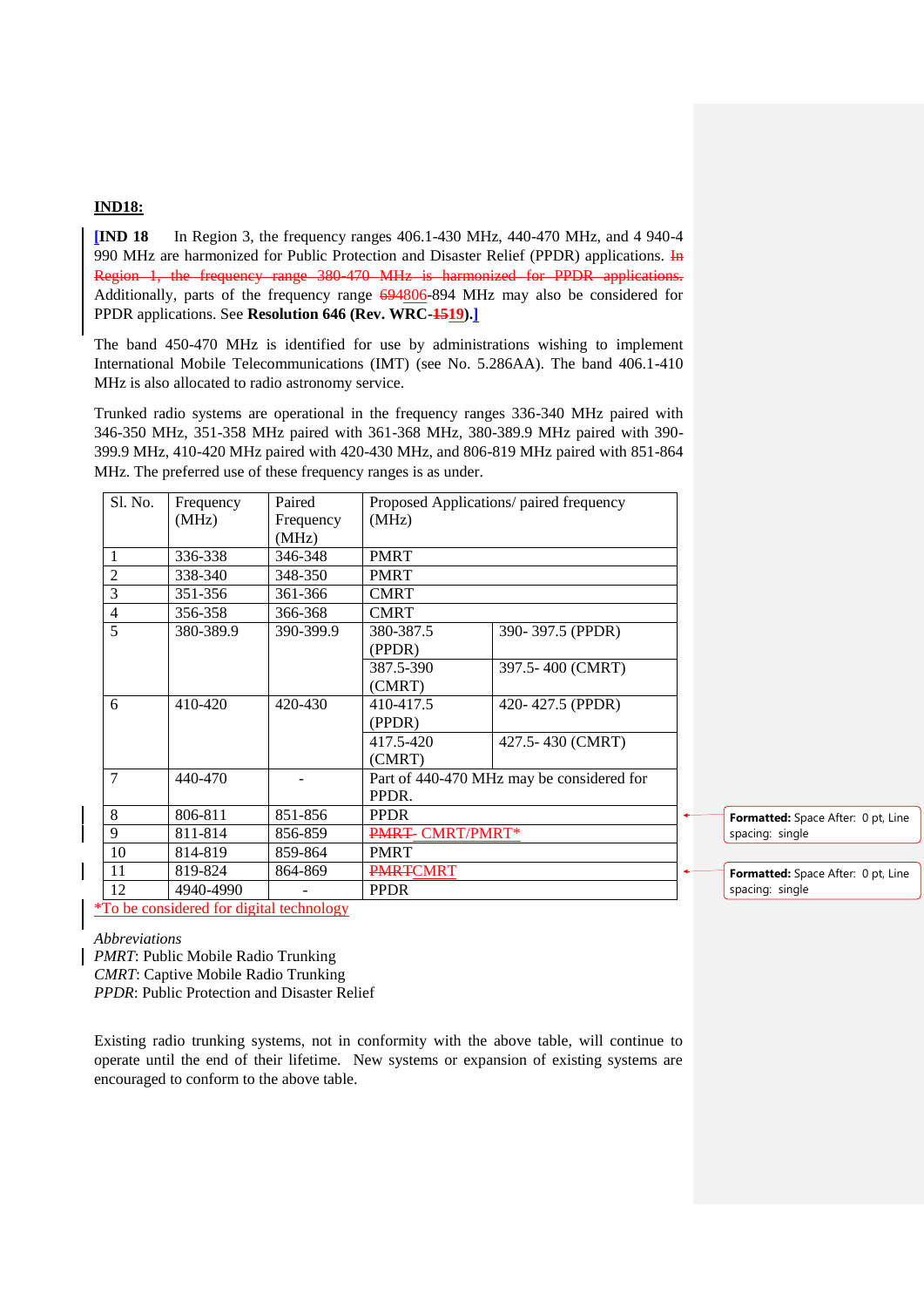Wideband and broadband PPDR applications shall be in accordance with the channel arrangements that promote harmonization to the greatest extent possible. The harmonization shall also be encouraged for the radio trunking systems in general and, in particular, those operating in conformity with the table above.

Broadband PPDR application will be encouraged in the Frequency Band 410-420 MHz paired with 420-430 MHz

### **IND 19 to IND 23 :** no modification

**IND 24** Subject to not constraining the deployment of the services by which the bands 470- 520 MHz and 520-585 MHz may primarily be used, the requirements of fixed and mobile services may also be considered in these bands.

**IND 25** Subject to coordination and not constraining the deployment of the which the band 585-698 MHz may primarily be used, the requirements of Digital Broadcasting services, including Mobile TV, may also be considered in the band.

**IND 26 to IND 37** : No modification

#### **Other proposals**

**IND 13** The facility use for radio astronomy service at Pune needs to be protected from any radio emissions which may fall within the frequency bands allocated to radio astronomy service. The assignments to the frequency bands listed in **No. 5.149** need to specifically take into accountthe protection aspect to the facility use for radio astronomy service at Pune.

[**Footnote 5.149** refers to the bands (in Region 3):-**13 360-13 410 kHz,25 550-25 670 kHz,37.5-38.25 MHz, 73-74.6 MHz ,322-328.6 MHz,406.1-410 MHz,608-614 MHz ]**

[TIFR consideration for protection of RAS in the band 37.5-38.25 MHz, 68-74.8 MHz ,406.1-410 MHz ,585-608 MHz,608-610 MHz,610-614 MHz,614-890 MHz

requires thorough analysis while protecting existing assignments]

**IND 18** Channeling plan to accommodate digital technologies in 6.25 kHz, 12.5 kHz and 25. kHz to be submitted for discussion

[As the mix of channel plans cannot be implemented in the same frequency range, the suggestion for earmarking of separate sub-bands for respective channel widths could be feasible. However, if their demand is limited to separate/ variety of channel plans and not for additional bands, the channel plan issue can be dealt separately